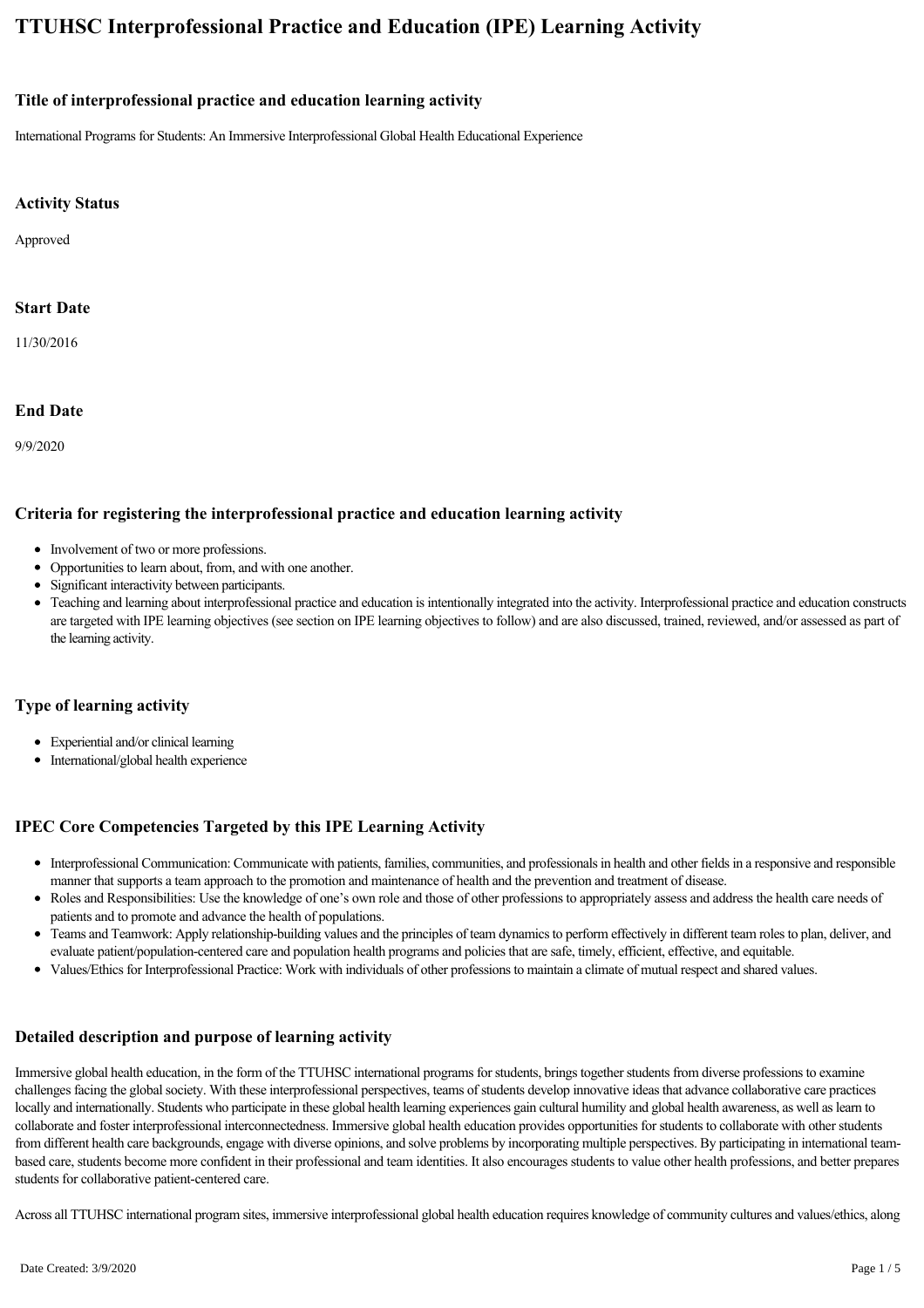with respect for the knowledge and experiences of community members and community health workers. Immersive global health education affords students opportunities to understand the larger structural forces underlying social issues, provides transformational interprofessional learning experiences, and and help students see the world, and the practice of their profession, in a different way.

TTUHSC international program sites include Costa Rica, Nicaragua, and Peru.

Interprofessional education is targeted through team-building, team communication, values and ethics, roles and responsibilities, and collaborative team-based care.

#### Goals and Objectives:

TTUHSC students will become more globally competent and better able to meet the health care needs of all people as a result of expanding their understanding of the cultural influences on health care.

1. Participation in this international experience will foster attitudes of: volunteerism, humanitarianism, concern for underserved populations, interprofessional teamwork, and appreciation for public health careers.

2. Participation in this international experience will increase awareness of: social determinants that impact health, global interdependence, the impact of culture on health, communication difficulty across language and cultural barriers, health care delivery systems in resource poor settings, personal motivation for career choice, the need for community advocates and by working towards a common goal enhance participants understanding of health professional roles and how each profession contributes to the provision of care for patients in these different cultural settings.

3. Participation in this international experience will develop skills for: collecting history and conducting physical examination, communication not only across cultures but also across health professions, communicating in a foreign language, and diagnosing illness and injury with limited resources.

TTUHSC offers two types of international programs for students:

#### FACULTYLED PROGRAMS:

A TTUHSC faculty member designs the program in consultation with his/her school, recruits students for the program, accompanies the students abroad, administers the program, and is responsible for the educational content of the program.

#### INSTITUTIONAL PROGRAMS AT APPROVED SITES

There are three types of approved sites:

1. An institution with which TTUHSC has an agreement/memorandum of understanding (MOU)

2. International organizations with which the U.S. has representation (e.g., WHO, PAHO, UN)

3. Approved teaching hospitals, institutions, and health related organizations. This option allows students to participate in programs they select/arrange and which meet individual interests or passions.

#### **Level of interprofessional practice and education integration**

Immersion Level: Consists of development learning activities that provide learners with the opportunity to learn about, with, and from other professional learners in an active learning situation where they are applying learning during the activity. The desired outcome for activities offered at the immersion level is that learners will develop critical thinking skills as part of an interprofessional view that incorporates multiple perspectives, and acknowledges and encourages diversity in providing quality health and human services.

#### **Attendance or participation in learning activity**

- Certificate credit
- CV credit
- Experiential credit
- Portfolio credit

#### **Frequency of learning activity**

TTUHSC international programs for students occur throughout the AY. Trip dates are available on the TTUHSC Office of Global Health website and that applications for faculty-led trips will be e-mailed to all students.

#### **Duration and/or timeline of learning activity**

Duration of the activity varies by international site. Typically international programs range from 1 to 4 weeks in length.

# **Campus and/or location of learning activity**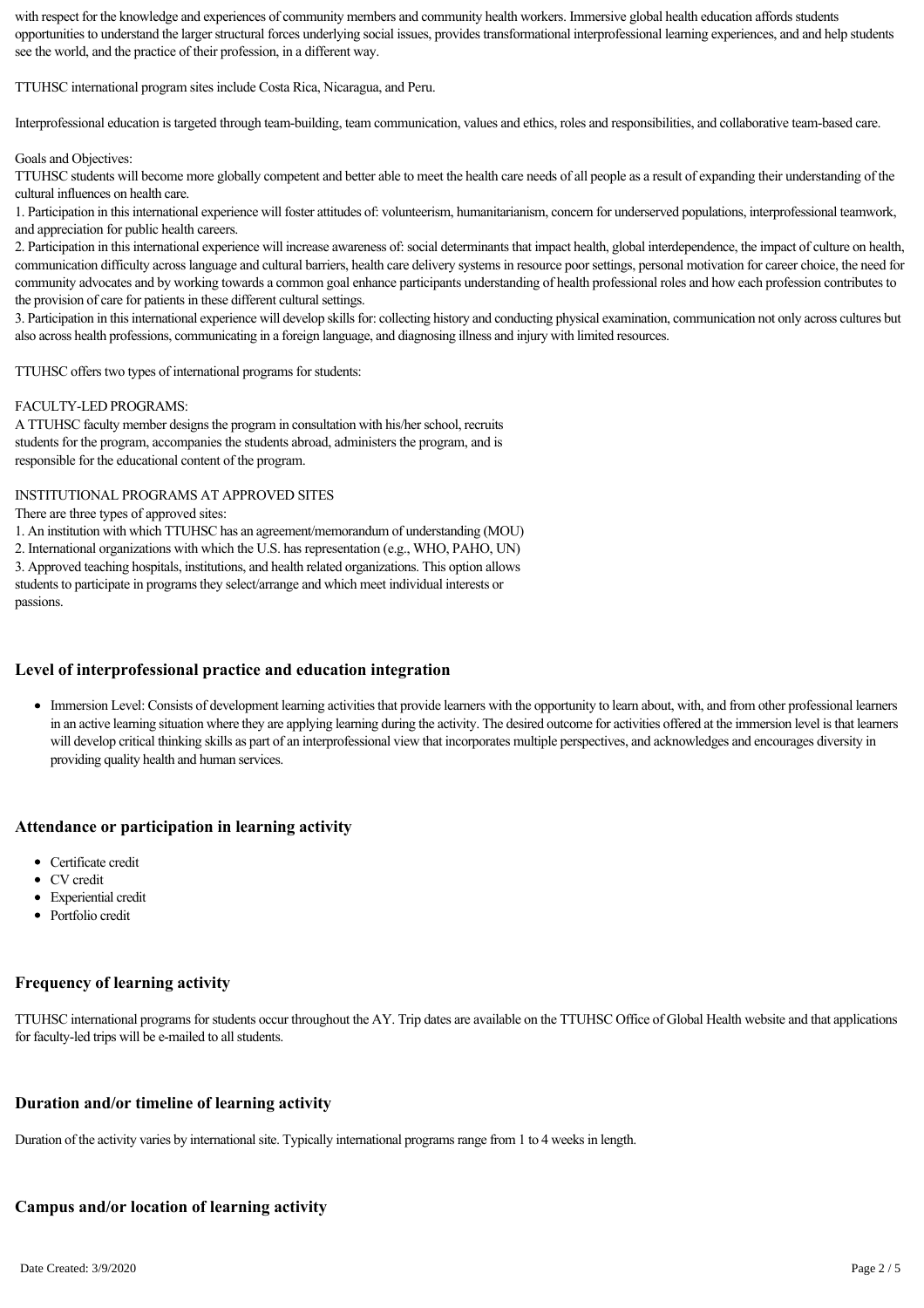• International Locations

# **Average number of learners participating in the learning activity**

Average number of learner per program vary by site. Typically international programs include no more than 30 students per trip.

# **Target Audiences**

### **GSBS Audiences**

- Biomedical Sciences, PhD
- Pharmaceutical Sciences, PhD
- Public Health, MPH
- Biomedical Sciences, MS
- Biotechnology, MS
- Graduate Medical Sciences, MS
- Pharmaceutical Sciences, MS

# **SHP Audiences**

- Athletic Training, MAT
- Audiology, AuD
- Healthcare Management, BS
- Clinical Laboratory Science, BS
- Rehabilitation Science (Communication Sciences and Disorders), PhD
- Healthcare Administration, MS
- Molecular Pathology, MS
- $\bullet$ Occupational Therapy, MOT
- $\bullet$ Physical Therapy, DPT
- Physical Therapy, ScD
- $\bullet$ Physician Assistant Studies, MPAS
- Clinical Rehabilitation Counseling, MS  $\bullet$
- Rehabilitation Science (Movement Sciences and Disorders), PhD  $\bullet$
- Speech, Language, and Hearing Sciences, BS
- Speech-Language Pathology, MS
- Addiction Counseling, MS
- Clinical Laboratory Science (Certificate), BS
- Clinical Laboratory Science (Second Degree), BS
- Clinical Mental Health Counseling, MS
- Physical Therapy (Transitional), tDPT
- Speech, Language, and Hearing Sciences (Second Degree), BS

# **SOM Audiences**

- $\bullet$  MS 1
- MS 2
- $\bullet$  MS 3
- $\bullet$  MS4
- Residents

# **SON Audiences**

- Doctor of Nursing Practice
- Graduate MSN
- Post-Master's/Advanced Practice
- RN to BSN
- Second Degree BSN
- Traditional BSN
- Veteran BSN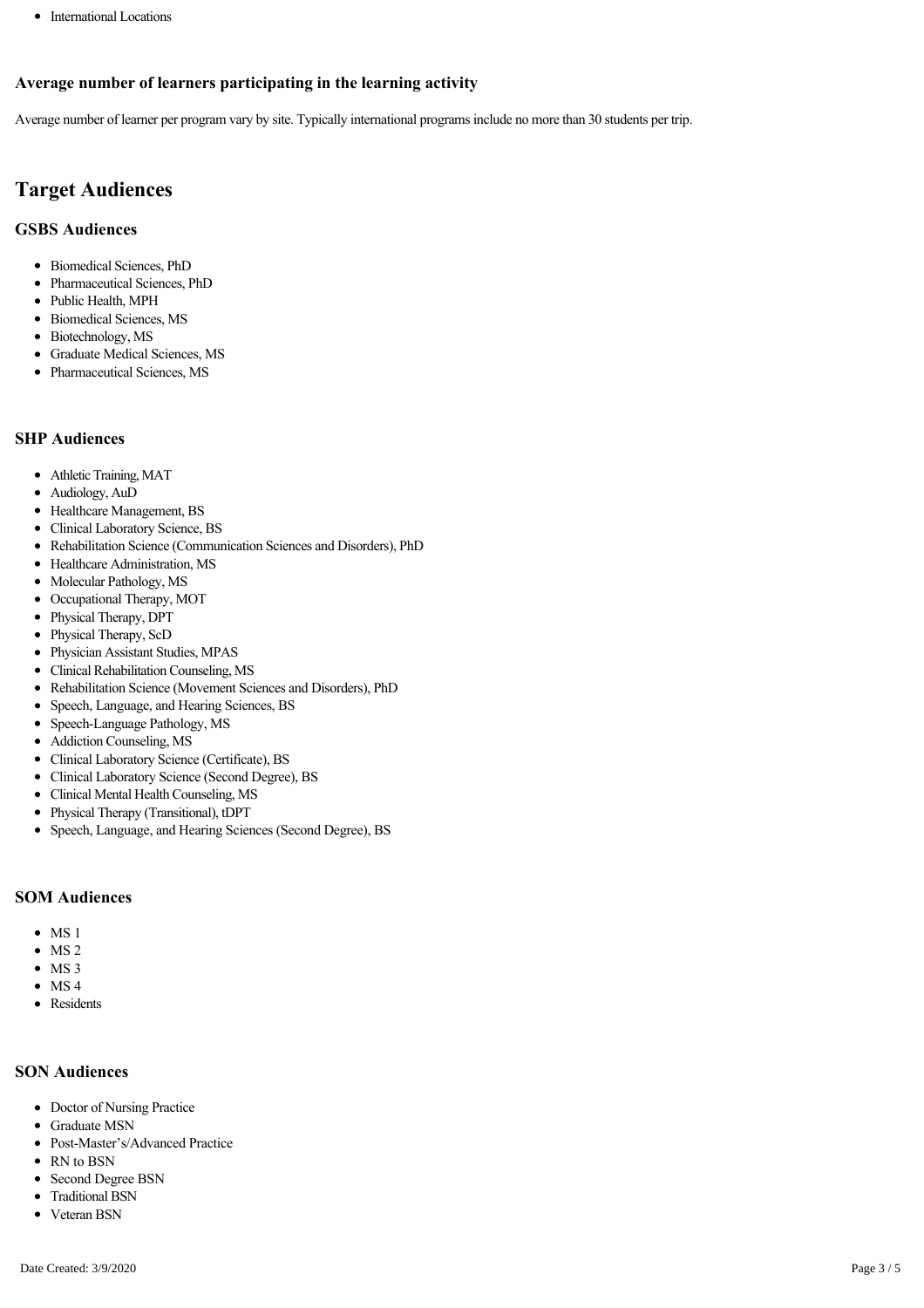#### **SOP Audiences**

- $\bullet$  P1
- $\bullet$  P<sub>2</sub>
	-
- $\bullet$  P<sub>3</sub>
- $\bullet$  P4
- SOP Residents

### **Other**

TTUHSC students may have the opportunity to interact with a variety of faculty, staff, and students from teaching hospitals, institutions, and health related organizations at the international location.

# **IPE learning objectives for the activity**

### **Values and Ethics for Interprofessional Practice**

- Embrace the cultural diversity and individual differences that characterize patients, populations, and the health team.
- Maintain competence in one's own profession appropriate to scope of practice.
- Manage ethical dilemmas specific to interprofessional patient/population centered care situations.
- Place the interests of patients and populations at the center of interprofessional health care delivery and population health programs and policies, with the goal of promoting health and health equity across the life span.
- Respect the dignity and privacy of patients while maintaining confidentiality in the delivery of teambased care.
- Respect the unique cultures, values, roles/responsibilities, and expertise of other health professions and the impact these factors can have on health outcomes.
- Work in cooperation with those who receive care, those who provide care, and others who contribute to or support the delivery of prevention and health services and programs.
- Work with individuals of other professions to maintain a climate of mutual respect and shared values.

### **Roles and Responsibilities**

- Communicate one's roles and responsibilities clearly to patients, families, and other professionals.
- Engage diverse healthcare professionals who complement one's own professional expertise, as well as associated resources, to develop strategies to meet specific patient care needs.
- Explain the roles and responsibilities of other care providers and how the team works together to provide care.
- Use the full scope of knowledge, skills, and abilities of available health professionals and healthcare workers to provide care that is safe, timely, efficient, effective, and equitable.
- Use the knowledge of one's own role and those of other professions to appropriately assess and address the healthcare needs of the patients and populations served.
- Use unique and complementary abilities of all members of the team to optimize patient care.

#### **Interprofessional Communication**

- Communicate with patients, families, communities, and other health professionals in a responsive and responsible manner that supports a team approach to the maintenance of health and the treatment of disease.
- Organize and communicate information with patients, families, and healthcare team members in a form that is understandable, avoiding disciplinespecific terminology when possible.
- Recognize how one's own uniqueness, including experience level, expertise, culture, power, and hierarchy within the healthcare team, contributes to effective  $\bullet$ communication, conflict resolution, and positive interprofessional working relationships

#### **Teams and Teamwork**

- Apply relationship-building values and the principles of team dynamics to perform effectively in different team roles to plan and deliver patient-/populationcentered care that is safe, timely, efficient, effective, and equitable.
- Develop consensus on the ethical principles to guide all aspects of patient care and teamwork.
- Engage other health professionals, appropriate to the specific care situation, in shared patient-centered problem-solving.
- Integrate the knowledge and experience of other professions, appropriate to the specific care situation, to inform care decisions, while respecting patient and  $\bullet$ community values and priorities/ preferences for care.